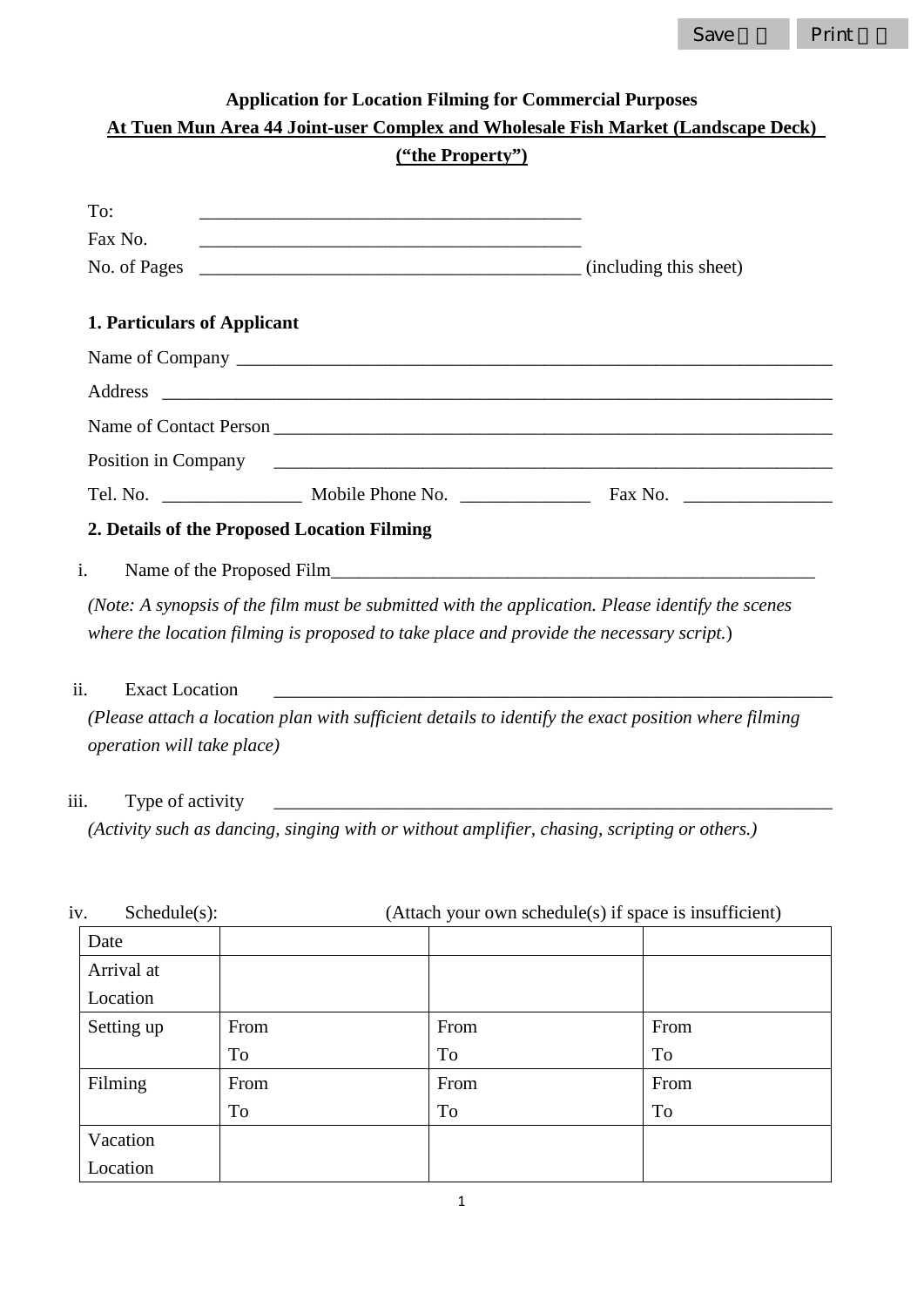- v. Purpose of Filming: (Delete whichever inapplicable\*) \* Commercial/Advertising/Promotional/Archival/Public Affairs/Documentary/ Educational/ Other (please specify)\_\_\_\_\_\_\_\_\_\_\_\_\_\_\_\_\_\_\_\_\_\_\_\_\_\_\_\_\_\_\_\_\_\_\_\_\_\_\_\_\_\_\_\_\_\_\_\_\_\_\_\_\_\_\_\_\_
- vi. Total Number of Participants (filming crew and other production staff, actors/actresses etc.) and Name(s) of leading Actors/Actresses.

\_\_\_\_\_\_\_\_\_\_\_\_\_\_\_\_\_\_\_\_\_\_\_\_\_\_\_\_\_\_\_\_\_\_\_\_\_\_\_\_\_\_\_\_\_\_\_\_\_\_\_\_\_\_\_\_\_\_\_\_\_\_\_\_\_\_\_\_\_\_\_\_\_\_\_\_

\_\_\_\_\_\_\_\_\_\_\_\_\_\_\_\_\_\_\_\_\_\_\_\_\_\_\_\_\_\_\_\_\_\_\_\_\_\_\_\_\_\_\_\_\_\_\_\_\_\_\_\_\_\_\_\_\_\_\_\_\_\_\_\_\_\_\_\_\_\_\_\_\_\_\_\_

\_\_\_\_\_\_\_\_\_\_\_\_\_\_\_\_\_\_\_\_\_\_\_\_\_\_\_\_\_\_\_\_\_\_\_\_\_\_\_\_\_\_\_\_\_\_\_\_\_\_\_\_\_\_\_\_\_\_\_\_\_\_\_\_\_\_\_\_\_\_\_\_\_\_\_ *\_\_\_\_\_\_\_\_\_\_\_\_\_\_\_\_\_\_\_\_\_\_\_\_\_\_\_\_\_\_\_\_\_\_\_\_\_\_\_\_\_\_\_\_\_\_\_\_\_\_\_\_\_\_\_\_\_\_\_\_\_\_\_\_\_\_\_\_\_\_\_\_\_\_\_*

\_\_\_\_\_\_\_\_\_\_\_\_\_\_\_\_\_\_\_\_\_\_\_\_\_\_\_\_\_\_\_\_\_\_\_\_\_\_\_\_\_\_\_\_\_\_\_\_\_\_\_\_\_\_\_\_\_\_\_\_\_\_\_\_\_\_\_\_\_\_\_\_\_\_\_\_ \_\_\_\_\_\_\_\_\_\_\_\_\_\_\_\_\_\_\_\_\_\_\_\_\_\_\_\_\_\_\_\_\_\_\_\_\_\_\_\_\_\_\_\_\_\_\_\_\_\_\_\_\_\_\_\_\_\_\_\_\_\_\_\_\_\_\_\_\_\_\_\_\_\_\_\_

\_\_\_\_\_\_\_\_\_\_\_\_\_\_\_\_\_\_\_\_\_\_\_\_\_\_\_\_\_\_\_\_\_\_\_\_\_\_\_\_\_\_\_\_\_\_\_\_\_\_\_\_\_\_\_\_\_\_\_\_\_\_\_\_\_\_\_\_\_\_\_\_\_\_\_\_

\_\_\_\_\_\_\_\_\_\_\_\_\_\_\_\_\_\_\_\_\_\_\_\_\_\_\_\_\_\_\_\_\_\_\_\_\_\_\_\_\_\_\_\_\_\_\_\_\_\_\_\_\_\_\_\_\_\_\_\_\_\_\_\_\_\_\_\_\_\_\_\_\_\_\_\_

\_\_\_\_\_\_\_\_\_\_\_\_\_\_\_\_\_\_\_\_\_\_\_\_\_\_\_\_\_\_\_\_\_\_\_\_\_\_\_\_\_\_\_\_\_\_\_\_\_\_\_\_\_\_\_\_\_\_\_\_\_\_\_\_\_\_\_\_\_\_\_\_\_\_\_\_

- vii. The number and type of vehicles to be used to carry the equipment and actors/actresses, and the requirement for the parking spaces:
- viii. Whether the use of Government power supply or any other utilities is required (*Please provide full details of the type and number of equipment(s) requiring power supply*).
	- ix. Details, if applicable, on the use of any explosive(s) and/or inflammable material during filming. (*please see para. 4.2 of the Guidance Notes*)
	- x. Whether alteration(s) and reinstatement work(s) to Government Property will be required. *(Please give full details if the answer is positive)*.

#### **3. Declaration**

I/We have read the Guidance Notes and hereby sign to signify agreement to all the conditions that may be set out by the Agriculture, Fisheries and Conservation Department.

| Authorized   |  |
|--------------|--|
| $Sigma(s)$ : |  |
| Name(s):     |  |
| Position(s): |  |
| Date:        |  |

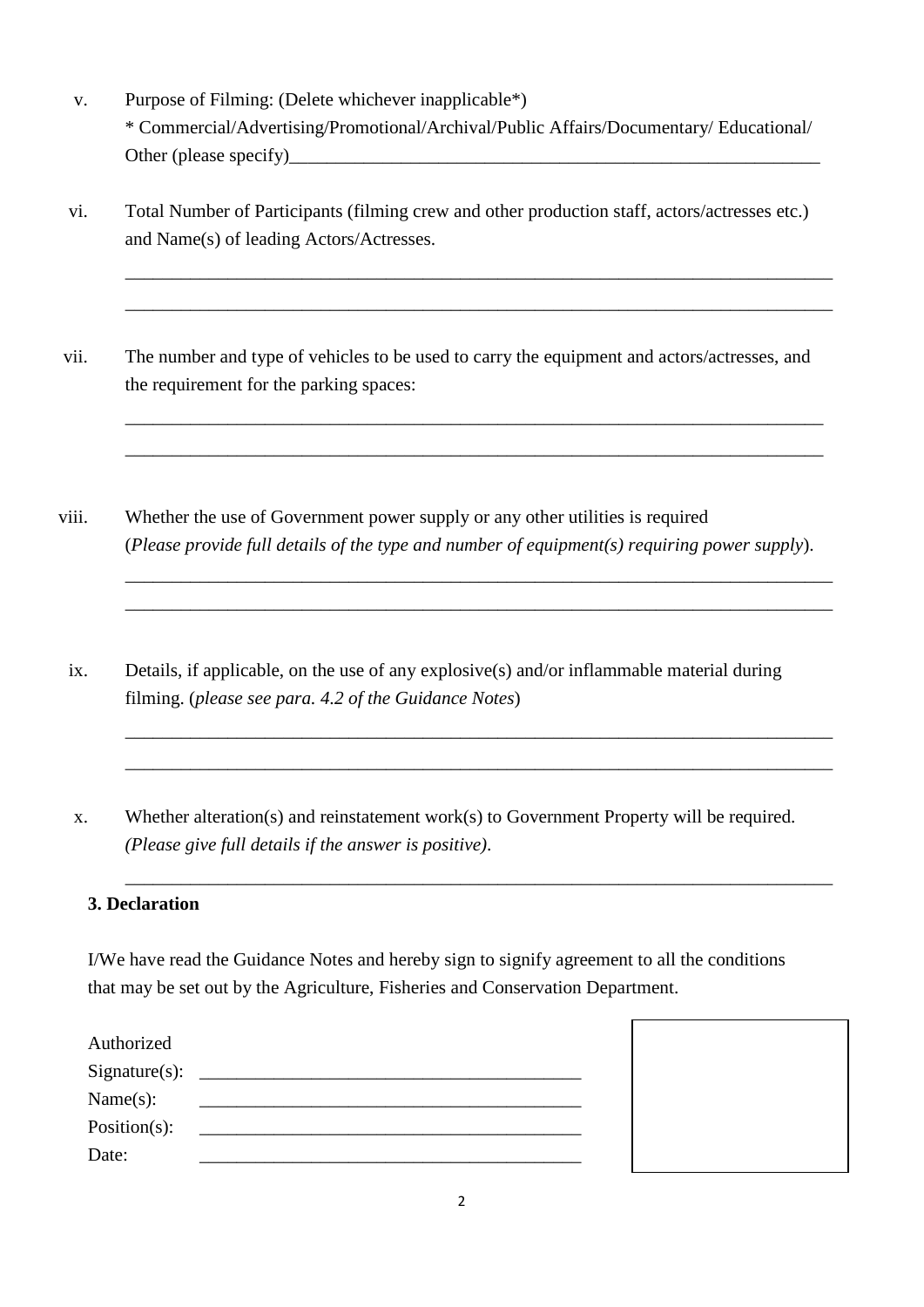# **Guidance Notes on Application for Location Filming At Tuen Mun Area 44 Joint-user Complex and Wholesale Fish Market (Landscape Deck) ("the Property")**

#### **1. Introduction**

- 1.1 The applicant must read the Guidance Notes before submitting this application to the Agriculture, Fisheries and Conservation Department (hereinafter referred to as AFCD)
- 1.2 For the purpose of this application, location filming includes the activities of film shooting, video shooting and photographing.

## **2. Application Procedure**

- 2.1 Application must be made in writing using the Application Form.
- 2.2 The application should reach AFCD at least 10 working days in advance of the proposed filming date to give sufficient time for seeking permission from the authority, e.g. Building Management Committees and/or the department-users for filming in Landscape Deck of government joint-user buildings. The application should first reach AFCD by fax (2314 2866), and the hard copy of the application form should reach AFCD by post or personal delivery within one week from the date of application to Rm 825, 8/F, Cheung Sha Wan Government Offices, 303 Cheung Sha Wan Road, Kowloon, Hong Kong.
- 2.3 The application should state the purpose for which the government property is required. Information on the location, date, time, nature of activities, synopsis, description of the scenes, props set to be used, size of the crew and cast, number of vehicles and parking spaces required, use of government power supply or any other utilities, and use of any explosives and/or inflammable materials, etc. must be clearly stated and given in full in support of the application.

## **3. Charges**

3.1 If this application is approved, a fee of \$7,000 for the first 4 hours and \$1,770 for each subsequent 4-hour block will be charged or part thereof (the fee is subject to revision). The fee is to cover Government's administrative and supervisory overheads. However, if extra resources from the Government are required to facilitate the application or to take part in the production, the actual cost(s) plus overheads will be charged.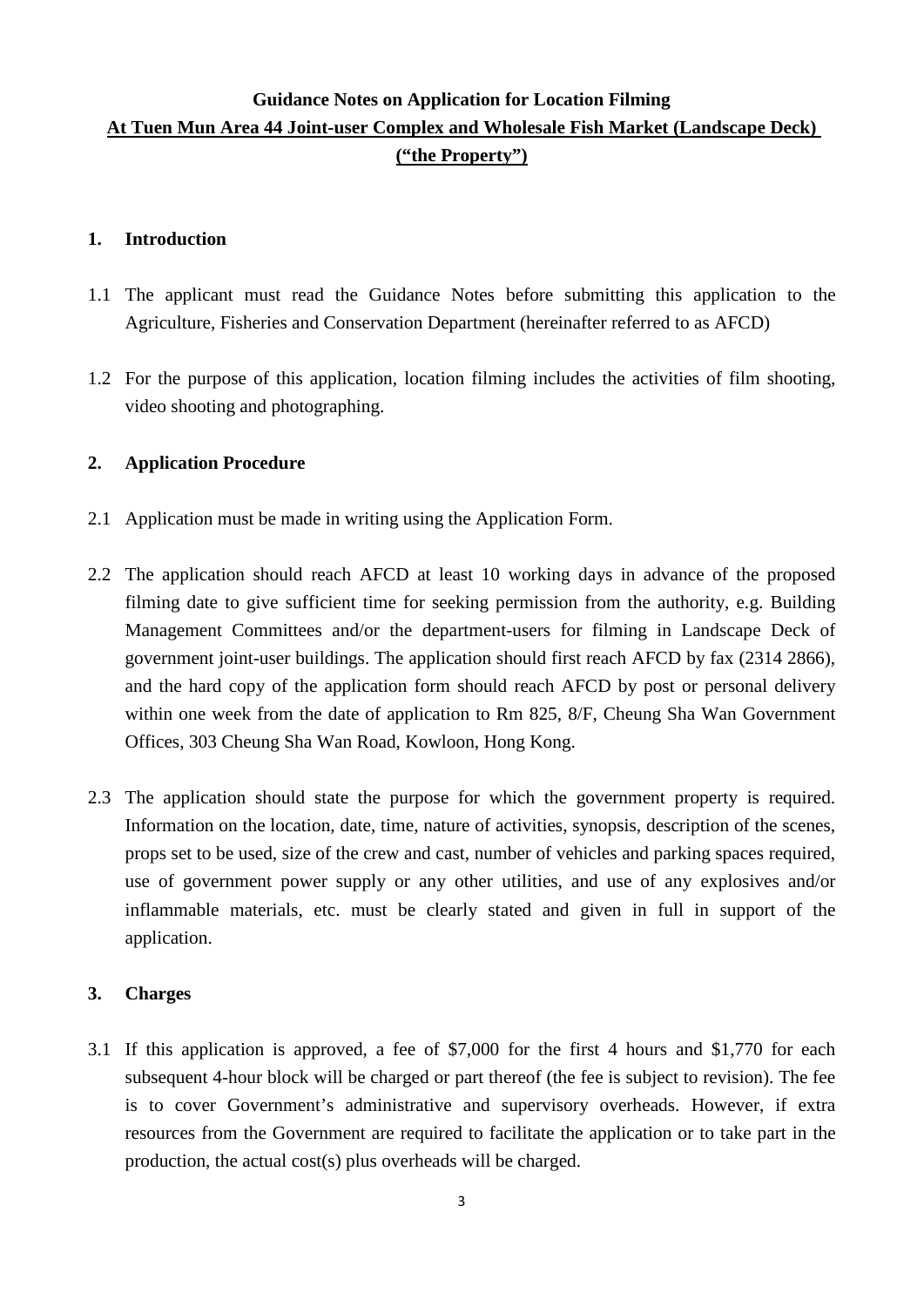- 3.2 The applying company should liaise with the current management agent of the Property for engaging a security guard at its own cost to monitor the whole set-up and filming activities.
- 3.3 The applying company shall effect a public liability insurance at its own expense in the sum of \$6.5 million to \$30 million (depending on the risk level) in the joint names of the Government of the HKSAR and the company, with terms and conditions to be approved by the Department.
- 3.4 A refundable deposit equal to the rental fee is required and shall be retained by the Government until all the terms set out above have been duly observed and performed, in which case it will be repaid to you without interest or compensation. In case of any breach of the terms, it will be used to remedy the same without prejudice to the right of the Government to recover damages in respect of any such default over and above the amount of the deposit.
- 3.5 The applicant is required to pay the rental fee and deposit by cashier order at the shroff of AFCD (5/F Cheung Sha Wan Government Offices, 303 Cheung Sha Wan Road). Payment receipt issued by AFCD, payment receipt of additional guard service issued by the property management agent as required in condition 3.2, and the insurance policy and respective payment receipt as required in condition 3.3 should be sent to AFCD no less than 4 working days before filming.
- 3.6 If the application is accepted, the applicant is required to sign an agreement to indemnify AFCD from all claims against AFCD and any damages to property and injuries to persons arising from the location filming.
- 3.7 Your company shall be liable for and shall fully indemnify the Government of Hong Kong Special Administrative Region against any expenses, liability, loss, claim or proceedings in respect of any damage whatsoever to any property real or personal insofar as such damage arises out of or in the course of or by reason of the carrying out of the filming operations or activities in or about the Property and is due to any negligence, omission or default of your company or any person for whom your company is responsible.
- 3.8 Your company shall be liable for and shall fully indemnify the Government of Hong Kong Special Administrative Region against any expenses, liability, loss, claim or proceedings whatsoever arising under any statute or at common law in respect of personal injury to or death of any person whomsoever arising out of or in the course of or caused by the carrying out of the filming operations or activities in or about the Property.